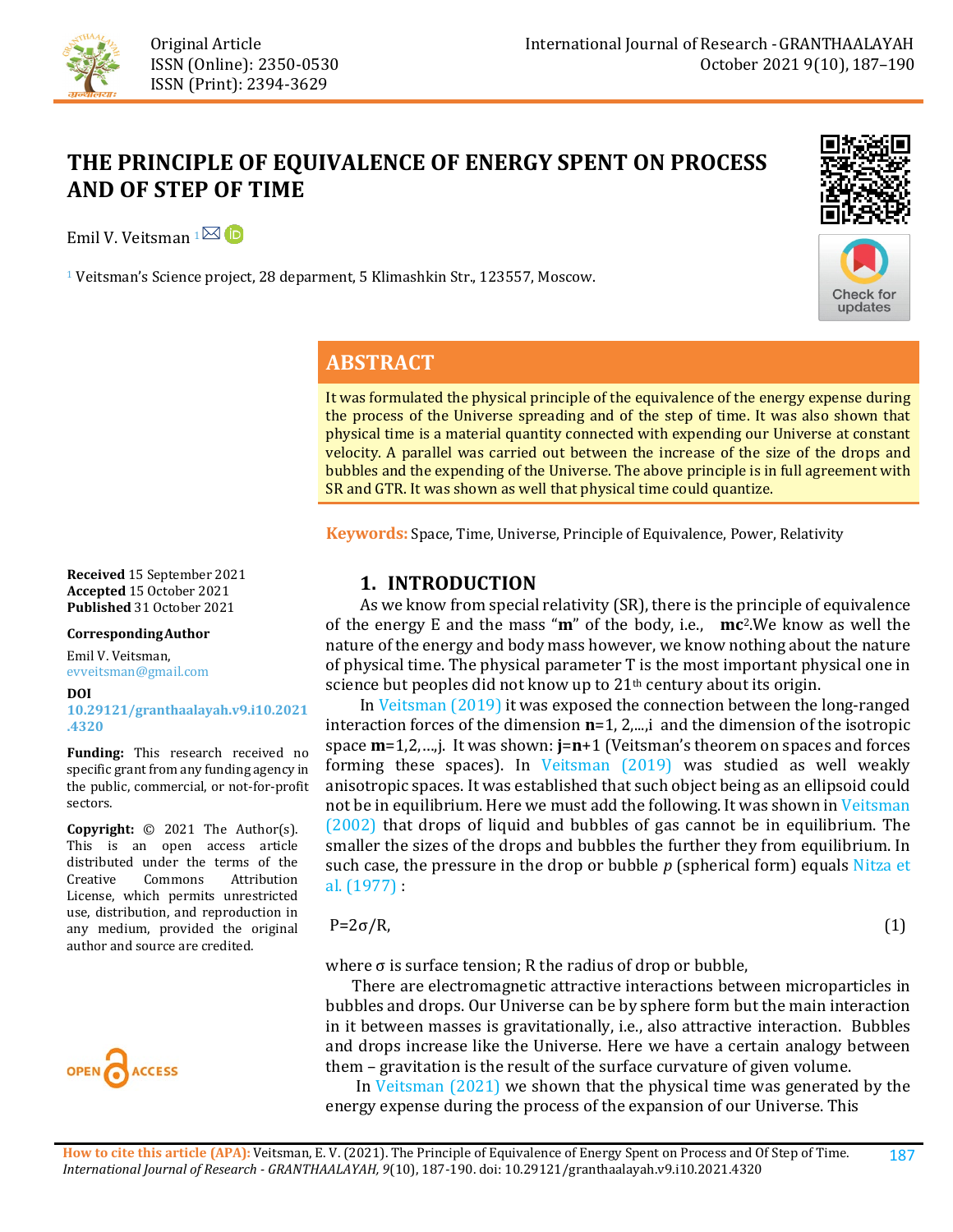expansion must be stationary. The energy expense at the expansion of our Universe is much more the sum expenses of all processes in our space-time. If the expansion of the Universe is not stationary, there will be information chaos in it and, as a result, the breach of the causal connection in the system under study. Then we can formulate the principle of the equivalence between of energy expense during the physical process and the step of time, primarily the energy expense and the step of time in our Universe. It is the main problem, which we have to solve in this scientific work.

### **2. MATERIALS AND METHODS**

 Now we can write down using stated above and in [Veitsman \(2019\),](#page-3-0) [Veitsman \(2002\),](#page-3-1) [Nitza et al. \(1977\),](#page-3-2) [Veitsman \(2021\):](#page-3-3)

$$
\Delta E = M \Delta T \tag{2}
$$

where M is a Lorentz Invariant, a certain analog of power.

 However, if the parameter M in F.2 is the Lorentz invariant, then the parameters  $\Delta E$  (the expense of energy on a certain process) and the parameter  $\Delta T$  (the step of time) are equivalent. As a conclusion, formula (2) expresses an equivalence between energy and time in nature.

 The above formula (in essence a hypothesis) does not contradict neither SR, nor GR. Let's start with SR.

Let us write down the expression for the transformation of the time interval  $\Delta t_0$  in the frames of Lorentz transformations having remembered that they are correct only in inertial reference systems, i.e., moving uniform and rectilinearly.

$$
\Delta t = \frac{\Delta t_0}{\sqrt{1 - \left(\frac{v^2}{c^2}\right)}}\tag{3}
$$

where  $\Delta t_0$  is the interval of time for an observer being in the laboratory frame of reference, let it be fixed "(it is also the proper time in the moving reference frame)"; *v* the speed of the moving frame of reference; *c* the speed of light in vacuum.

Let  $\Delta t_0$  be a unit time step when  $v_0 = 0$ , then  $\Delta t$  is the step of time when the speed of the reference frame is equal to *v*.

I emphasize once more that the velocity of the moving system is uniform and rectilinearly

Now let us turn to the transformation formula of spending the energy  $\Delta E$  of the system in dependence from the velocity *v*:

$$
\Delta E = \frac{\Delta E_0}{\sqrt{1 - \left(\frac{v^2}{c^2}\right)}}\tag{4}
$$

Taking into account  $(2 - 4)$  and considering power as a relativistic invariant, we came to the equivalence of energy and time (let us remember **mc**2).

 Let us now come to General Relativity, in particular, to cosmology. Friedman's solutions of Einstein's equation lead to the case of homogeneous and isotropic Universe for different cases of its changes during time beginning from its static state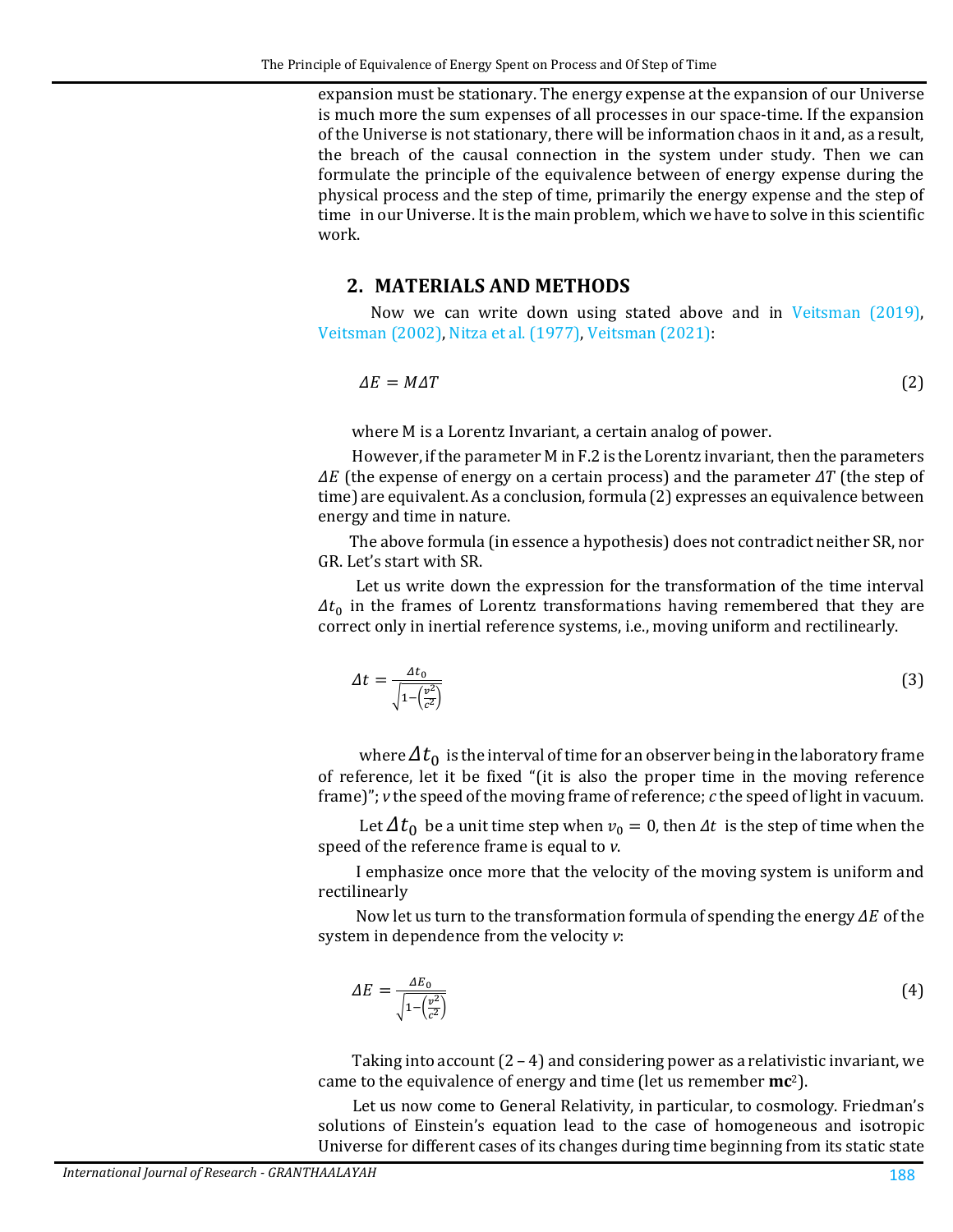and finishing by stationarity of different kinds. If the object under study is in static existence, then cosmology constant  $\Lambda = \Lambda_c$  reaches of its critic value. In turn, certain coefficient *k* from the solutions of Einstein's equation has to be equal unit. It means that this equation is found for a sphere. There is no the parameter "time" in it, and, i.e., there is no any time in the system studied. Here we have in view the general time for the all Universe.

In case, when  $\Lambda > 0$  and  $k \leq 0$ , the Universe monotonously expends itself, if its radius does not reach great values. At last, if  $\Lambda$  is more than  $\Lambda_c$  slightly, i.e., more than certain critic value, then the velocity of the Universe expending does not change during certain time. That is, the process of the evolution of our Universe may be stationary on that or another line segment of its existence but at this step of the universal time will be constant. However, this step has possibility to change itself in those or others subspaces e.g., according to the formula (3) and not only according to it.

Here we must draw a parallel between hydro- aerodynamics, and physical time. If the process of the gas or liquid moving is near to equilibrium then a following dependence takes a place for the moving of the viscous liquid and gas for a stationery case according to thermodynamics of irreversible processes Veitsman [\(2021\):](#page-3-3)

$$
P_{ij} = P_{ji} = -\eta \left( \frac{\partial v_i}{\partial z_j} + \frac{\partial v_j}{\partial z_i} \right) + \left( \frac{2}{3\eta} - \xi \right) \delta_{ij} \text{div} \mathbf{v}, (i, j = 1, 2, 3), \tag{5}
$$

Where  $P_{ij} = P_{ji}$  is the stress tensor of the viscosity forces; v velocity vector;

 $v_i$ ,  $v_j$  the components of v;  $\eta$  the coefficient of viscosity;  $\xi$  the coefficient of bulk viscosity;  $\delta_{ij}$  Kronecker symbol,

 Expression (5) is correct only for the laminar flow of liquid and gas. If our systems under study are far from equilibrium, then we have turbulent flows, i.e., there is chaos takes a place, e.g., tornado.

 In turn, if Universe is expending uniformly and enough slowly, then there are causal relationships in it. However, if the Universe is expending unevenly and very quickly, then these relationships will be broken, and information chaos will take a place in our system under study.

At last, the once more important conclusion follows from the above formula (2): the physical time is a parameter, which can quantize itself because energy, as we know, also quantizes.

 Using F. (2), we can show why the time for the old peoples going more quickly than for the younger human beaning's.

Write down the expression (2) for a certain process in our Universe:

$$
\Delta E' = M' \Delta T'; \Delta E \gg \Delta E'; \Delta T' = \Delta T + \Delta T''; \Delta T \gg \Delta T'' \,.
$$
 (6)

$$
M' << < M \tag{7}
$$

$$
\Delta T = \frac{\Delta E}{M}, \Delta T' = \Delta T + \Delta T'' = \frac{\Delta E'}{M'} \quad . \tag{8}
$$